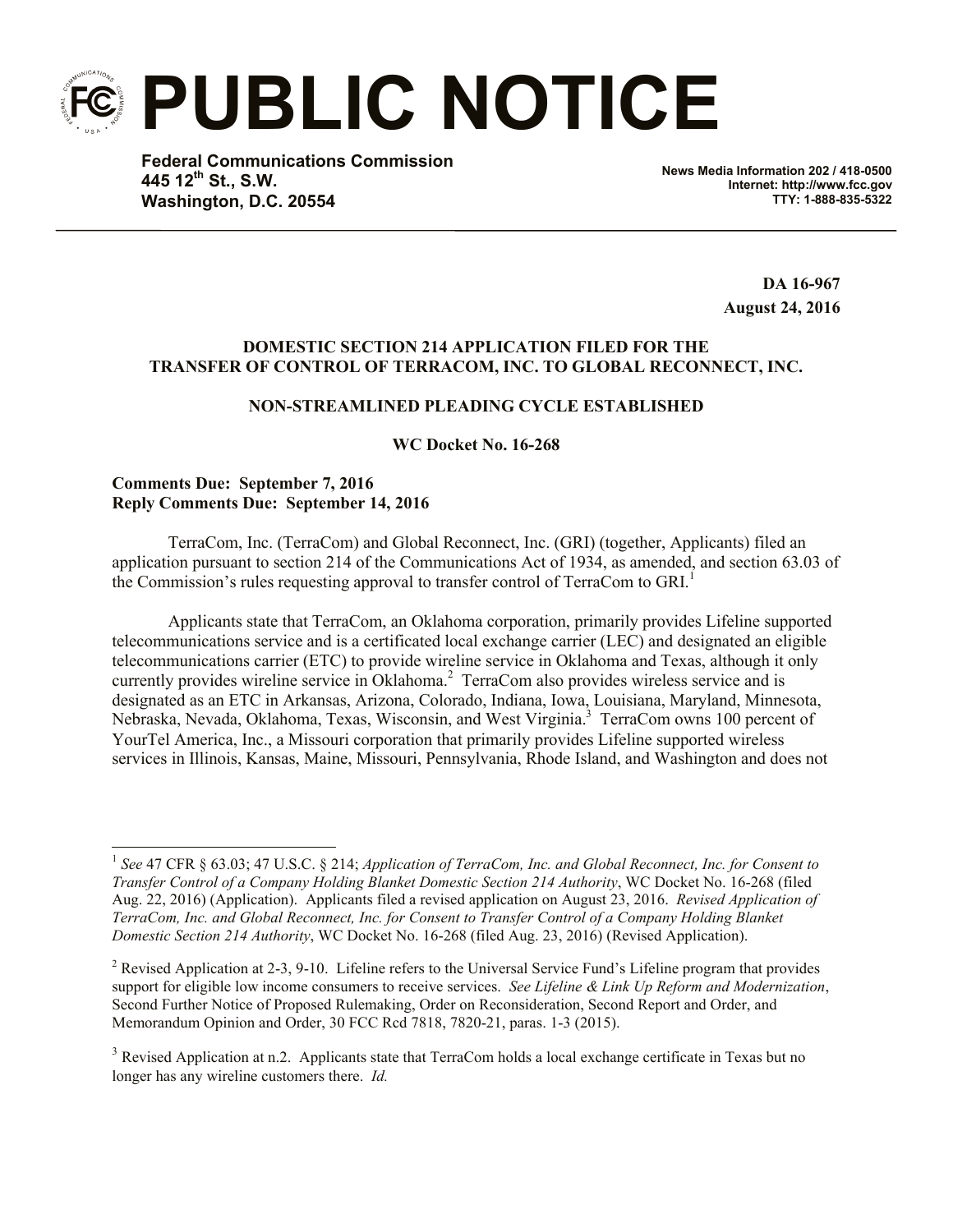currently provide wireline services.<sup>4</sup> Applicants further state that the following U.S. citizens hold a 10 percent or greater interest in TerraCom: Richard Yurich (48 percent) and Jason Hirzel (38.3 percent). 5

Applicants state that GRI is a recently formed Delaware corporation established to acquire a telecommunications carrier participating in the Lifeline program and that it does not hold any telecommunications authorizations.<sup>6</sup> Applicants further state that Stanley McCright, a U.S. citizen, currently holds all of the voting and equity interest in GRI.<sup>7</sup> They explain that the National Rural Telecommunications Cooperative (NRTC), a non-profit cooperative association formed under the laws of the District of Columbia and representing the interests of rural utilities in multiple states, or an entity 100 percent owned and controlled by NRTC, is considering a minority investment in GRI shortly before or upon closing of the proposed transaction. $8$  Should that occur, Applicants confirm that Mr. McCright would continue to hold the controlling interest in GRI.<sup>9</sup>

Pursuant to the terms of the proposed transaction, GRI proposes to acquire a direct majority ownership interest in TerraCom, which would result in Mr. McCright holding an indirect majority interest in TerraCom.<sup>10</sup> Applicants assert that the proposed transaction will serve the public interest by providing financial, technical, and managerial resources available through GRI to TerraCom, and that such resources will strengthen TerraCom's ability to provide wireless and wireline Lifeline services and compete in the Lifeline marketplace.<sup>11</sup> They state that TerraCom customers will continue to receive their existing service at the same rates, terms, and conditions currently in effect and that TerraCom's management team will remain in place post-closing.<sup>12</sup> Because this transaction is more complex than

5 *Id*. at 3.

6 *Id*.

<sup>8</sup> *Id*. at 4. Applicants state that no person or entity holds a 10 percent or greater interest in NRTC, and that neither NRTC nor its subsidiary, NRTC LLC, provide telecommunications services. *Id*. at n.6. They state that NRTC owns 100 percent of a non-facilities-based carrier, Zefcom, LLC, a Delaware limited liability company that is a wholesale provider of wireless minutes. *Id*. Applicants have committed to notify the Wireline Competition Bureau (Bureau) if NRTC acquires a minority interest in GRI. *Id*. at 4.

9 *Id*.

<sup>10</sup> *Id.* at 5. Applicants state that they "acknowledge and agree that the provisions of any consent decree or other prior enforcement action between the FCC and TerraCom remains binding on TerraCom and GRI as transferee and that grant of the Section 214 application will not alter their responsibility to comply with any such consent decree or other prior FCC enforcement action for so long as GRI retains its ownership interest in TerraCom and complies with applicable FCC rules to effect and change an ownership or discontinuance of service." *Id*. at 5-6.

<sup>11</sup> *Id.* at 6-7. Applicants state that they are in discussions with Bureau staff regarding the proposed transaction and any necessary approvals related to TerraCom's Lifeline compliance plan. *Id*. at 10.

 $12$  *Id.* at 7.

 4 *Id*. at n.2 and 9-10.

 $^7$  *Id.* at 4. Applicants state that Mr. McCright owns 100 percent of Executone of Chattanooga, LLC d/b/a Concentric Network Solutions, LLC (Concentric), a wireless entity that filed a Lifeline compliance plan that has not been approved by the Commission. *Id*. at n.1. They state that Concentric has never provided telecommunications service. *Id*.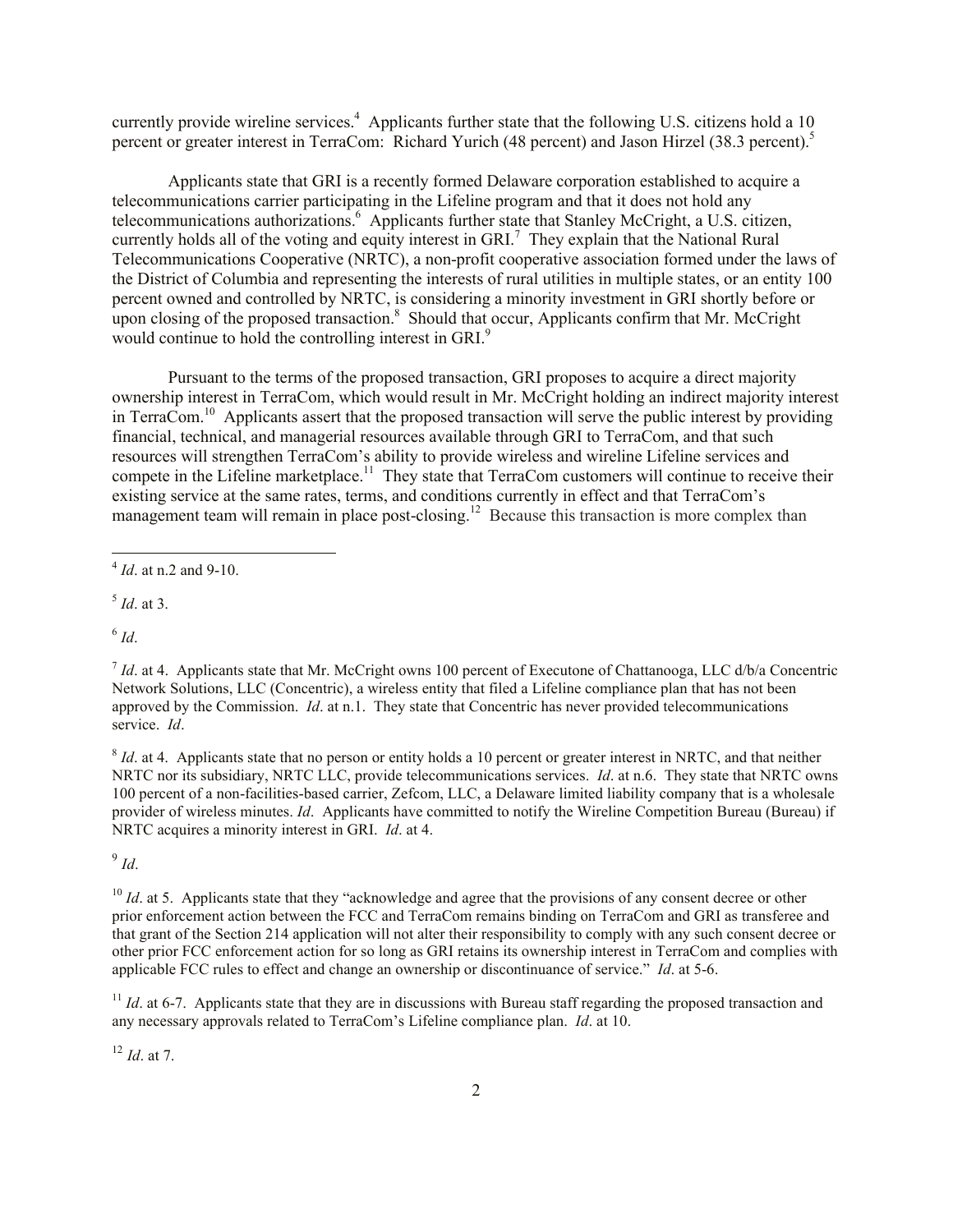usual, in order to analyze whether the proposed transaction would serve the public interest, this application will not be streamlined. 13

Domestic Section 214 Application Filed for the Transfer of Control of TerraCom, Inc. to Global Reconnect, Inc., WC Docket No. 16-268 (filed Aug. 22, 2016).

## **GENERAL INFORMATION**

The transfer of control identified herein has been found, upon initial review, to be acceptable for filing as a non-streamlined application. The Commission reserves the right to return any transfer application if, upon further examination, it is determined to be defective and not in conformance with the Commission's rules and policies. Pursuant to Section 63.03(a) of the Commission's rules, 47 CFR § 63.03(a), interested parties may file comments **on or before September 7, 2016**, and reply comments **on or before September 14, 2016**. Pursuant to Section 63.52 of the Commission's rules, 47 C.F.R. § 63.52, commenters must serve a copy of comments on the Applicants no later than the above comment filing date.

Pursuant to Section 63.03 of the Commission's rules, 47 CFR § 63.03, parties to this proceeding should file any documents in this proceeding using the Commission's Electronic Comment Filing System (ECFS): http://apps.fcc.gov/ecfs/.

#### **In addition, e-mail one copy of each pleading to each of the following:**

- 1) Tracey Wilson, Competition Policy Division, Wireline Competition Bureau, tracey.wilson@fcc.gov;
- 2) Dennis Johnson, Competition Policy Division, Wireline Competition Bureau, dennis.johnson@fcc.gov;
- 3) Jim Bird, Office of General Counsel, jim.bird@fcc.gov;

People with Disabilities: To request materials in accessible formats for people with disabilities (braille, large print, electronic files, audio format), send an e-mail to fcc504@fcc.gov or call the Consumer & Governmental Affairs Bureau at (202) 418-0530 (voice), 1-888-835-5322 (tty).

The proceeding in this Notice shall be treated as a "permit-but-disclose" proceeding in accordance with the Commission's *ex parte* rules. Persons making ex parte presentations must file a copy of any written presentation or a memorandum summarizing any oral presentation within two business days after the presentation (unless a different deadline applicable to the Sunshine period applies). Persons making oral ex parte presentations are reminded that memoranda summarizing the presentation must (1) list all persons attending or otherwise participating in the meeting at which the ex parte presentation was made, and (2) summarize all data presented and arguments made during the presentation. If the presentation consisted in whole or in part of the presentation of data or arguments already reflected in the presenter's written comments, memoranda or other filings in the proceeding, the presenter may provide citations to such data or arguments in his or her prior comments, memoranda, or other filings (specifying the relevant page and/or paragraph numbers where such data or arguments can be found) in lieu of

l

 $^{13}$  47 CFR § 63.03(b), (c)(1)(v).